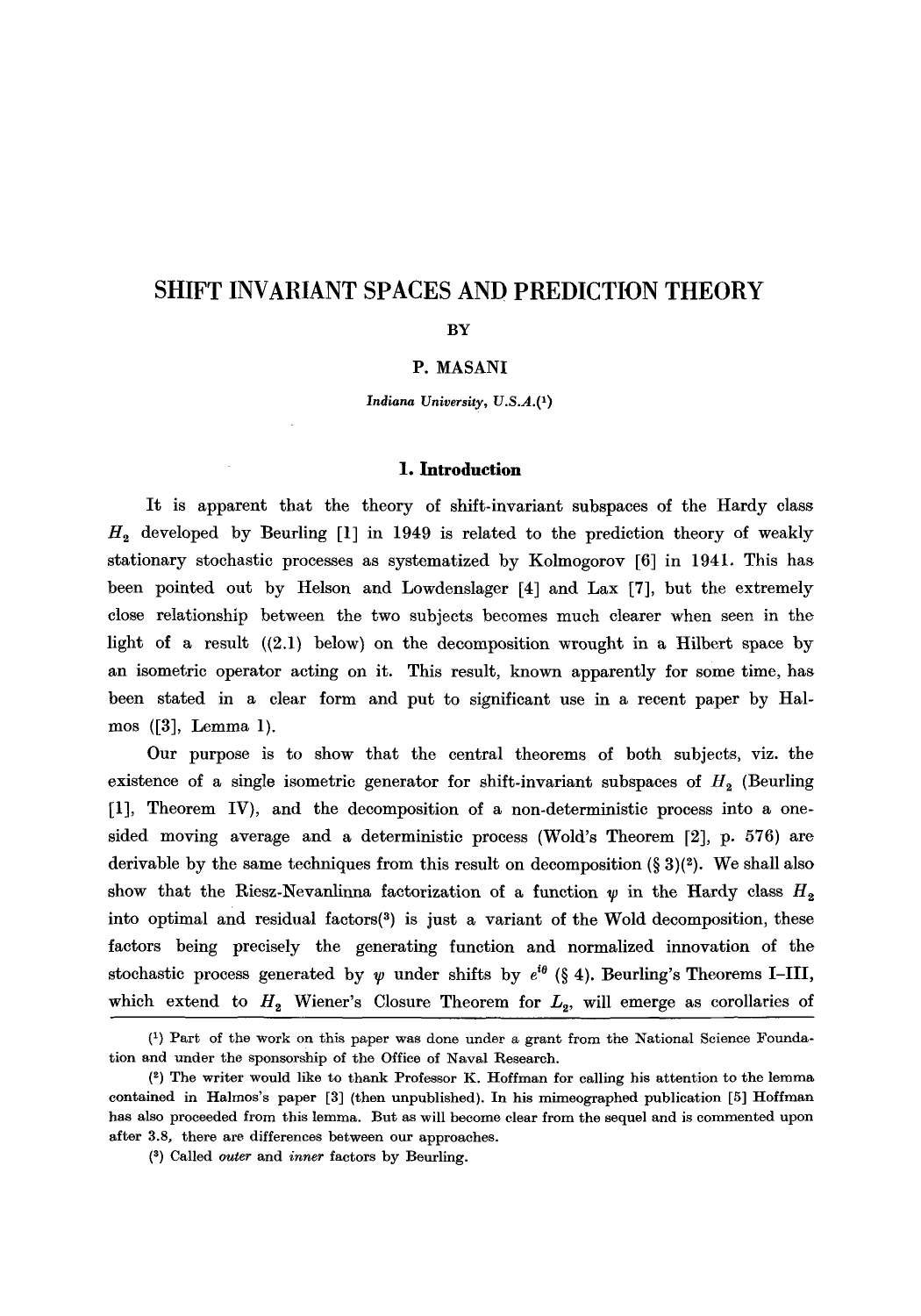#### 276 r. MASANI

Wold's Theorem  $(\S 4)$ . (Beurling's Theorem IV, however, goes beyond the ambit of simple prediction theory, and to prove it recourse has to be taken to the decomposition lemma or to the alternative devices due to Beurling, Lax and others.) Thus we shall reveal the precise and close relationship between the theories of prediction and of functions in the Hardy class  $H<sub>2</sub>$ .

We shall show all this for *vector.valued processes* and *matrix.valued /unctions* on the unit circle of the complex plane. For this we shall first extend the decomposition lemma from the Hilbert space  $\tilde{p}$  to its Cartesian product  $\tilde{p}^q$ , (2.8), which we shall not treat as simply a Hilbert space but endow with a Gram-matricial structure  $(\S 2)$ . The reasons for dealing with  $5<sup>q</sup>$  under this more complicated structure have been stated in  $[15, 85]$ .

A few bibliographical remarks are now in order. Prediction theory was extended to vector-valued processes in 1957-58 independently by Wiener and the writer [18, I, II], Helson and Lowdenslager [4], and Rosanov [17]. Vectorial extensions of Beurling's theorems (especially of Theorem IV) were given by Lax [7] in 1959. The optimal-residual factorization of matrix-valued functions in  $H_2$  was given by the writer [11] in 1959. The further factorization of the residual factor, when it is of full rank, into a matricial Blaschke product and a purely residual factor follows, as the writer showed in [12, 13], from the remarkable work of Potapov [16] in 1955. In this paper all these results will emerge in what seems to us to be the most natural and simple setting.

### **2. The Wold Decomposition of a Hilbert Space**

Halmos's Lemma 1, [3], may be stated as follows. Let  $S$  be an isometry on a (complex) Hilbert space  $\tilde{y}$ , and let  $\mathfrak{R} = \tilde{\mathfrak{S}}(\tilde{y})$  be its range, then

$$
S^{j}(\mathfrak{N}^{1}) \perp S^{k}(\mathfrak{N}^{1}) \perp \bigcap_{l=0}^{\infty} S^{l}(\mathfrak{H}) \qquad (j > k \geq 0)
$$
  

$$
\tilde{\mathfrak{D}} = \sum_{k=0}^{\infty} S^{k}(\mathfrak{N}^{1}) + \bigcap_{l=0}^{\infty} S^{l}(\mathfrak{D}).
$$
 (2.1)

In this formulation the result resembles the Wold decomposition of the "past and present" subspace  $\mathfrak{M}_0$  of a non-deterministic, weakly stationary stochastic process (S.P.) into its "innovation subspaees" and "remote past" (cf. e.g. [18], Part I, 6.10). We shall therefore speak of  $(2.1)$  as the *Wold decomposition of*  $\tilde{y}$  *wrought by S.* It can be established by refining the arguments used in proving Wold's Theorem for a S.P. (in which  $\mathfrak{R}^1$  is on--dimensional) after replacing  $\mathfrak{M}_0$  by  $\mathfrak{H}$  and  $U^*$  by S, U being the shift operator of the process.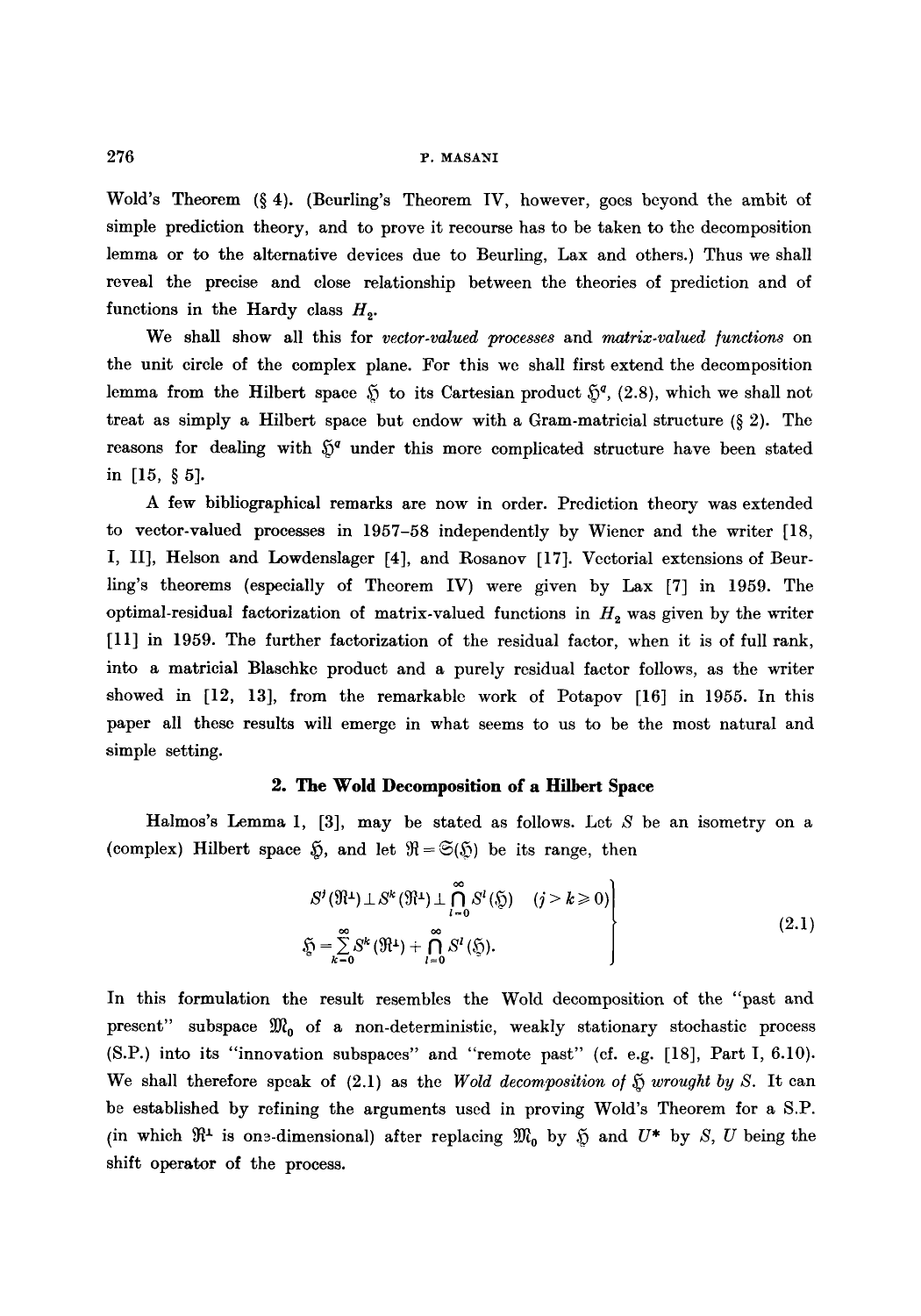We wish to extend (2.1) to the Cartesian product  $\tilde{Q}^q$  of q-dimensional (column-) vectors with components in  $$$ , where q is a positive integer. We do not, however, consider  $\tilde{y}^q$  as simply an inner product space in the usual way, but endow it with a Gram-matricial structure (1):

$$
(\mathbf{f}, \mathbf{g}) = [(\mathbf{f}^i, g^j)], \quad \mathbf{f} = (\mathbf{f}^i)_{i=1}^q, \quad \mathbf{g} = (g^j)_{j=1}^q, \mathbf{f}, \mathbf{g} \in \mathfrak{H}^q. \tag{2.2}
$$

We say that  $\mathbf{f} \perp \mathbf{g}$ , if and only if  $(\mathbf{f}, \mathbf{g}) = 0$ . (2.3)

The Gram matrix  $(f, g)$  also yields the usual inner product trace  $(f, g)$ , which is of no importance to us, and the usual *absolute value* 

$$
|\mathbf{f}| = \sqrt{\text{trace}(\mathbf{f}, \mathbf{f})} = \sum_{i=1}^{q} |f^i|^2,
$$
 (2.4)

which provides the appropriate topology for  $\tilde{v}^q$ . We take linear combinations of vectors  $f_k$  in  $\tilde{v}^q$  with  $q \times q$  matrix (and not just complex) coefficients, and so define linear manifolds and (closed) subspaces of  $\tilde{y}^q$ . We easily get the following lemma:

2.5 LEMMA. *M* is a subspace of  $\tilde{S}^q$ , if and only if  $\mathcal{M} = \mathfrak{M}^q$ , where  $\mathfrak{M}$  is a subspace of  $\mathfrak{H}$ ; moreover  $\mathfrak{M}$  is the set of all components of vectors in  $\mathfrak{M}$ .

We denote by  $\mathfrak{S}(f)$ ,  $\mathfrak{S}(f)$ <sub>je</sub>, the subspaces spanned by f singly, and by the family f<sub>j</sub>,  $j\in J$ . We have a projection theorem akin to that for  $\tilde{y}$ : every  $f \in \tilde{y}^q$  has a unique projection  $(f|~\mathcal{M})$  on a subspace  $\mathcal M$  such that

$$
(\mathbf{f} \,|\, \mathbf{m}) \in \mathbf{m}, \quad \mathbf{f} - (\mathbf{f} \,|\, \mathbf{m}) \perp \mathbf{m}
$$

This yields the following:

2.6 LEMMA. The subspace *M* of  $\tilde{S}^q$  equals  $\mathfrak{S}(f)$ , if and only if  $f \in \mathcal{M}$ , and  $0 \neq g \in \mathcal{M}$ *implies that g is not orthogonal to I.* 

It would be incorrect, however, to speak of  $\mathfrak{S}(f)$  as a "one-dimensional" subspace; for invariably there will be non-zero vectors g, h in  $\mathfrak{S}(f)$  such that  $g \perp h$ . Only those linear operators T on  $\tilde{S}^q$  to  $\tilde{S}^q$  are relevant to us, which stem from a linear operator  $T$  on  $\tilde{D}$  by "inflation":

$$
\mathbf{T}(\mathbf{f}) = (Tf^i)_{i=1}^q, \quad \mathbf{f} = (f^i)_{i=1}^q \in \mathfrak{H}^q. \tag{2.7}
$$

For a detailed discussion of  $\tilde{N}^q$  see [18, I, § 5], where unfortunately we have taken  $\mathfrak{H}=L_2(\Omega, B, P)$ , but our arguments are not dependent on this specific realization. The result (2.1) extends to  $\tilde{p}^q$  as follows:

<sup>(&#</sup>x27;) Our usage of bold face and script letters is as follows: f, g etc. denote membors (i.e. vectors) of  $~\tilde{v}^q$ , and  $~M$ ,  $~N$ , etc. denote subspaces of  $~\tilde{v}^q$ . A, B, etc. denote  $q \times q$  matrices with complex-entries, and  $\Phi$ ,  $\Psi$ ,  $X$  etc. denote  $q \times q$  matrix-valued functions.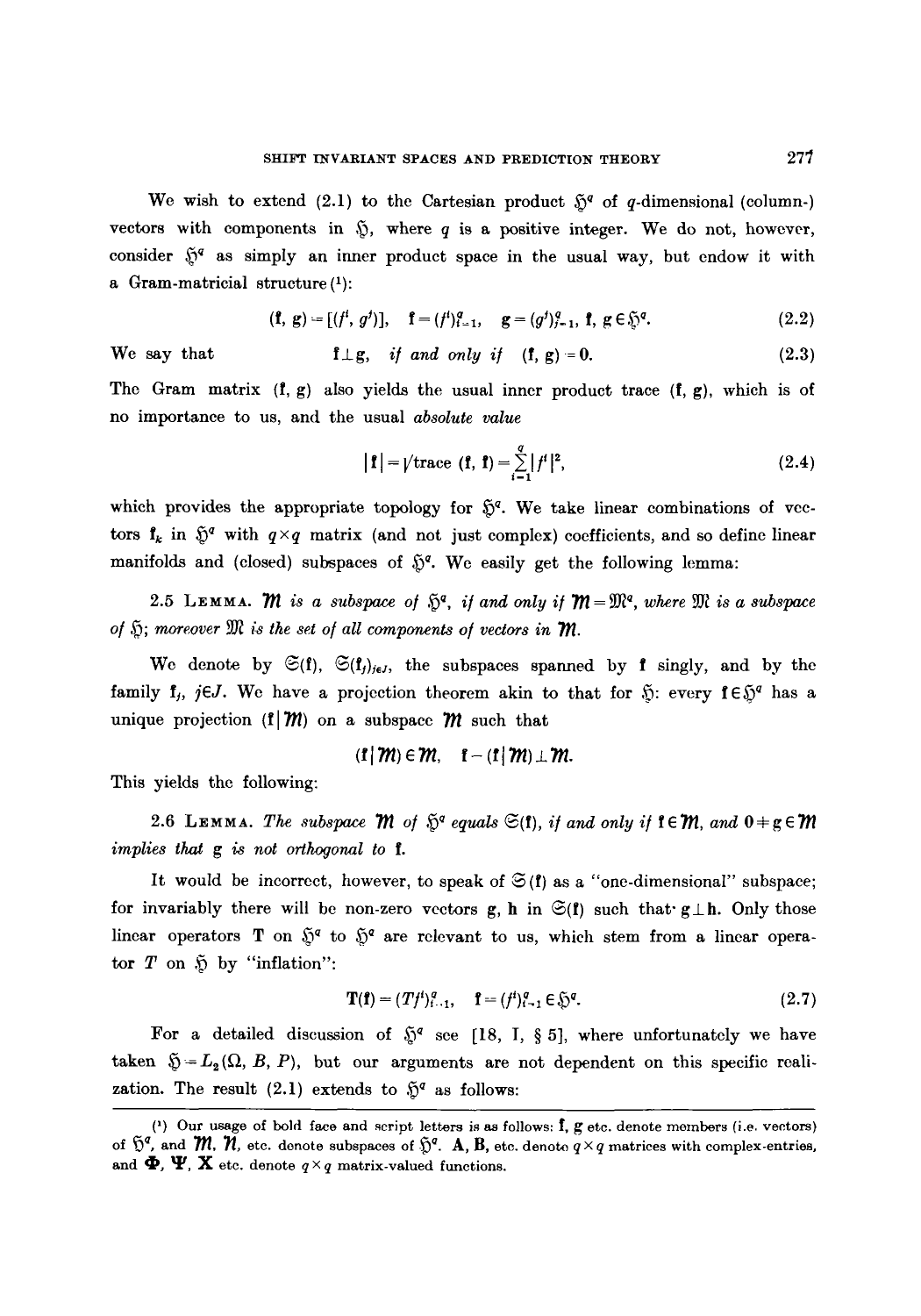# 278 **p. masani**

2.8 THEOREM. (Wold decomposition of  $\mathfrak{H}^q$ ). Let S be an isometry on the (complex) *Hilbert space*  $\tilde{y}$ , S be the operator on  $\tilde{y}^q$  to  $\tilde{y}^q$  induced by S, cf. (2.7), and  $\mathcal{R} = S(\tilde{y}^q)$ . Then

(a) 
$$
S'(R^1) \perp S^k(R^1) \perp \bigcap_{l=0}^{\infty} S^l(\mathfrak{H}^q) \quad (j > k \ge 0),
$$
  
(b)  $\mathfrak{H}^q = \sum_{k=0}^{\infty} S^k(R^1) + \bigcap_{l=0}^{\infty} S^l(\mathfrak{H}^q).$ 

This theorem is deducible from (2.1) in a straightforward way. For instance, (a) can be had from the relations

and 
$$
\mathcal{R} = \mathfrak{R}^q, \quad \mathcal{R}^{\perp} = (\mathfrak{R}^{\perp})^q, \quad \mathbf{S}^k (\mathcal{R}^{\perp}) = \{ \mathbf{S}^k (\mathfrak{R}^{\perp}) \}^q,
$$
  
and 
$$
\mathfrak{M} \perp \mathfrak{N} \text{ in } \mathfrak{H} \text{ implies } \mathfrak{M}^q \perp \mathfrak{N}^q \text{ in } \mathfrak{H}^q.
$$

We leave the details to the reader.

A concrete realization of  $\tilde{Q}^q$ , which shall concern us, is obtained by taking as  $~\tilde{y}~$  the space of q-dimensional (row-)vector-valued functions on the unit circle  $C = [z] = 1$ ] of the complex plane, whose components are in  $L_2$ . It is easy to check that  $\tilde{y}^q$  is then the space  $\mathbf{L}_2$  of  $q \times q$  matrix-valued functions on C whose entries are in  $L_2$ , and that

$$
(\mathbf{\Phi}, \mathbf{\Psi}) = \frac{1}{2\pi} \int_0^{2\pi} \mathbf{\Phi}(e^{i\theta}) \mathbf{\Psi}^*(e^{i\theta}) d\theta \quad (\mathbf{\Phi}, \mathbf{\Psi} \in L_2).
$$
 (2.9)

The *n*th Fourier coefficient of  $\Phi$  is defined by

$$
\mathbf{A}_n = \frac{1}{2\pi} \int_0^{2\pi} e^{-ni\theta} \mathbf{\Phi}(e^{i\theta}) d\theta.
$$
 (2.10)

We shall denote by  $L_2^{0+}$ ,  $L_2^+$  the subspaces of  $L_2$  comprising functions  $\Phi$  for which  $A_n$  vanishes for  $n<0$ ,  $n\leq 0$ , respectively. Similarly we define  $L_2^{0-}$ ,  $L_2^-$  and also  $\mathbf{L}_{\infty}$ ,  $\mathbf{L}_{\infty}^{0+}$ , etc.

#### **3. The Wold and Beurling Theorems**

As our first corollary of 2.8 we shall get Wold's Theorem for a non-deterministic process, cf. [18, I, 6.9, 6.10]:

3.1 WOLD's TREOREM (Form I). Let (i)  $(f_n)_{-\infty}^{\infty}$  be a q-variate, weakly stationary *S.P., i.e. a bisequence in*  $\tilde{p}^q$  *for which*  $(f_m, f_n) = \mathbf{\Gamma}_{m-n}$  depends only on the difference  $m-n$ ;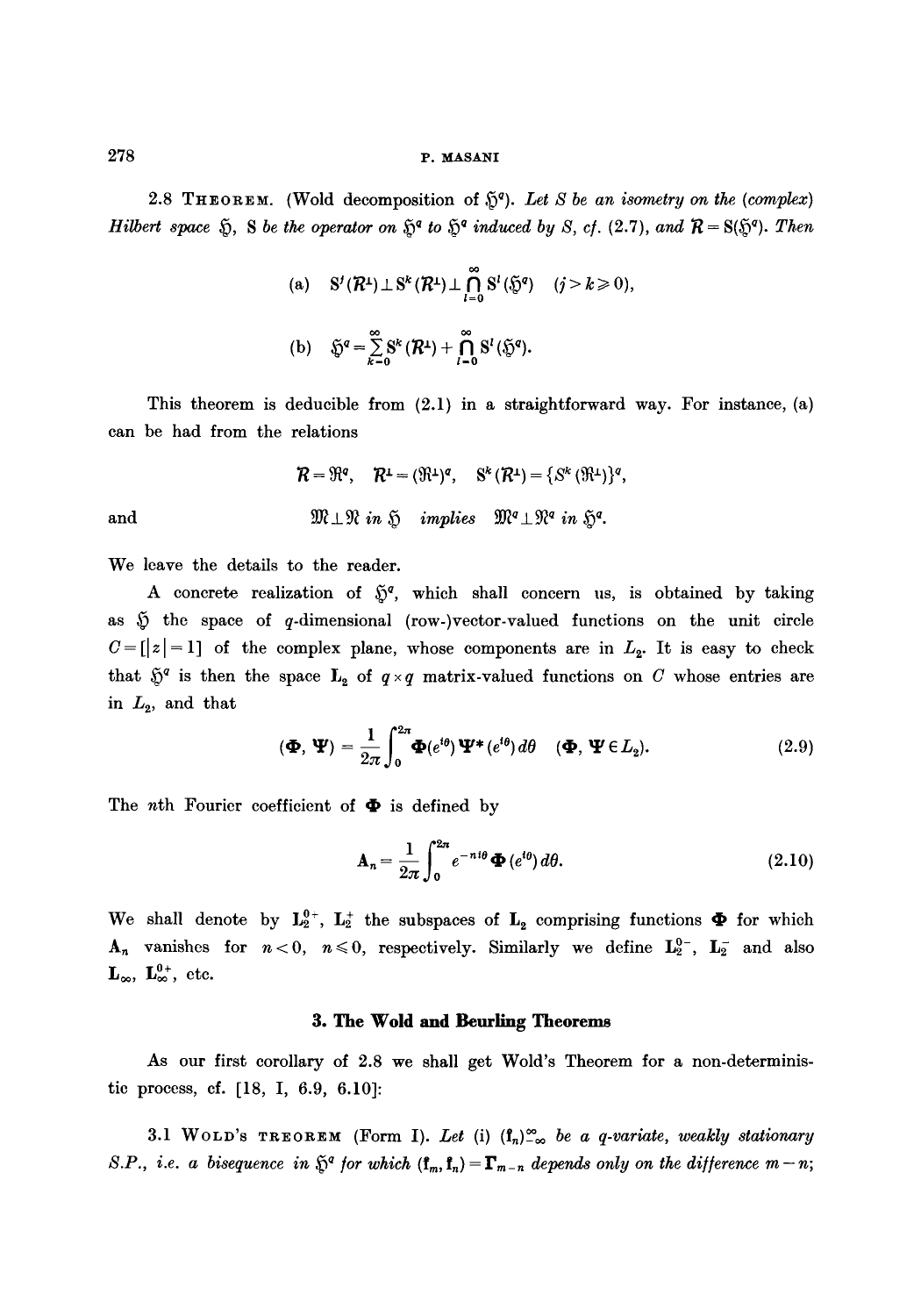(ii) 
$$
\mathbf{M}_n = \mathfrak{S}(\mathbf{f}_k)_{k \leq n}, \quad \mathbf{M}_{-\infty} = \bigcap_{n=-\infty}^{\infty} \mathbf{M}_n
$$

(iii)  $(\mathbf{1}_n)_{-\infty}^{\infty}$  *be non-deterministic, i.e.* 

$$
g_n = f_n - (f_n \,|\, \mathcal{W}_{n-1}) + 0 \quad (-\infty < n < \infty).
$$

*Then* (a)  $(g_n)_{-\infty}^{\infty}$  *is orthogonal*, i.e.  $(g_m, g_n) = \delta_{mn}(g_0, g_0);$ 

(b) 
$$
\mathbf{M}_n = \sum_{k=0}^{\infty} \mathfrak{S}(\mathbf{g}_{n-k}) + \mathbf{M}_{-\infty}, \quad \sum_{j=-\infty}^{\infty} \mathfrak{S}(\mathbf{g}_j) \perp \mathbf{M}_{-\infty}.
$$

*Proof.* We know, cf. [18, I, § 6], that there exists a unitary operator U on  $\mathfrak H$ such that

$$
Uf_n^i=f_{n+1}^i, \ \ 1\leq i\leq q \quad (-\infty
$$

where  $f_n = (f_n^i)_{i=1}^q$ . Now by 2.5,  $\mathcal{M}_n = \mathfrak{M}_n^q$ , where  $\mathfrak{M}_n$  is a subspace of  $\tilde{\mathfrak{Y}}$ . Since  $U^*(\mathfrak{M}_n)$  $={\frak M}_{n-1}\subseteq {\frak M}_n$ , therefore the restriction S of  $U^*$  to  ${\frak M}_n$  is an isometry on  ${\frak M}_n$ . Hence by 2.8

$$
S^{j}(R^{1}) \perp S^{k}(R^{1}) \perp \bigcap_{l=0}^{\infty} S^{l}(m_{n}) \quad (j > k \geqslant 0), \tag{1}
$$

$$
\mathbf{M}_n = \sum_{k=0}^{\infty} \mathbf{S}^k \left( \mathbf{R}^1 \right) + \bigcap_{l=0}^{\infty} \mathbf{S}^l \left( \mathbf{M}_n \right),\tag{2}
$$

where 
$$
\mathcal{R} = S(\mathcal{M}_n) = \mathcal{M}_{n-1}, \quad \mathcal{R}^{\perp} = \mathcal{M}_n \cap \mathcal{M}_{n-1}^{\perp}.
$$

Obviously  $\bigcap_{i=0} S^{i}(m_{n})=m_{\infty}$ . Hence (a), (b) will follow from (1), (2) if we can show that

$$
S^k(\mathcal{M}_n\cap\mathcal{M}_{n-1}^{\perp})=\mathcal{M}_{n-k}\cap\mathcal{M}_{n-k-1}^{\perp}=\mathfrak{S}(g_{n-k}).
$$

But this is obvious, since from (ii), (iii)

$$
\mathcal{M}_{n-k}=\mathcal{M}_{n-k-1}+\mathfrak{S}(\mathbf{f}_{n-k})=\mathcal{M}_{n-k-1}+\mathfrak{S}(\mathbf{g}_{n-k}),
$$

and  $m_{n-k-1} \perp g_{n-k}$  (Q.E.D.).

As shown in [18, I, 6.11] this result on the subspaces of the process can be translated into one on the *moving-average representation* of the process itself:

3.2 WOLD'S THEOREM (Form II). Let  $f_n$ ,  $g_n$ , *etc. be as in* 3.1 and let  $G = (g_0, g_0)$ . *Then* 

$$
\mathbf{f}_n = \sum_{k=0}^{\infty} \mathbf{A}_k \mathbf{g}_{n-k} + (\mathbf{f}_n \,|\, \mathbf{W}_{-\infty}), \quad \mathbf{g}_j \perp (\mathbf{f}_n \,|\, \mathbf{W}_{-\infty}),
$$

279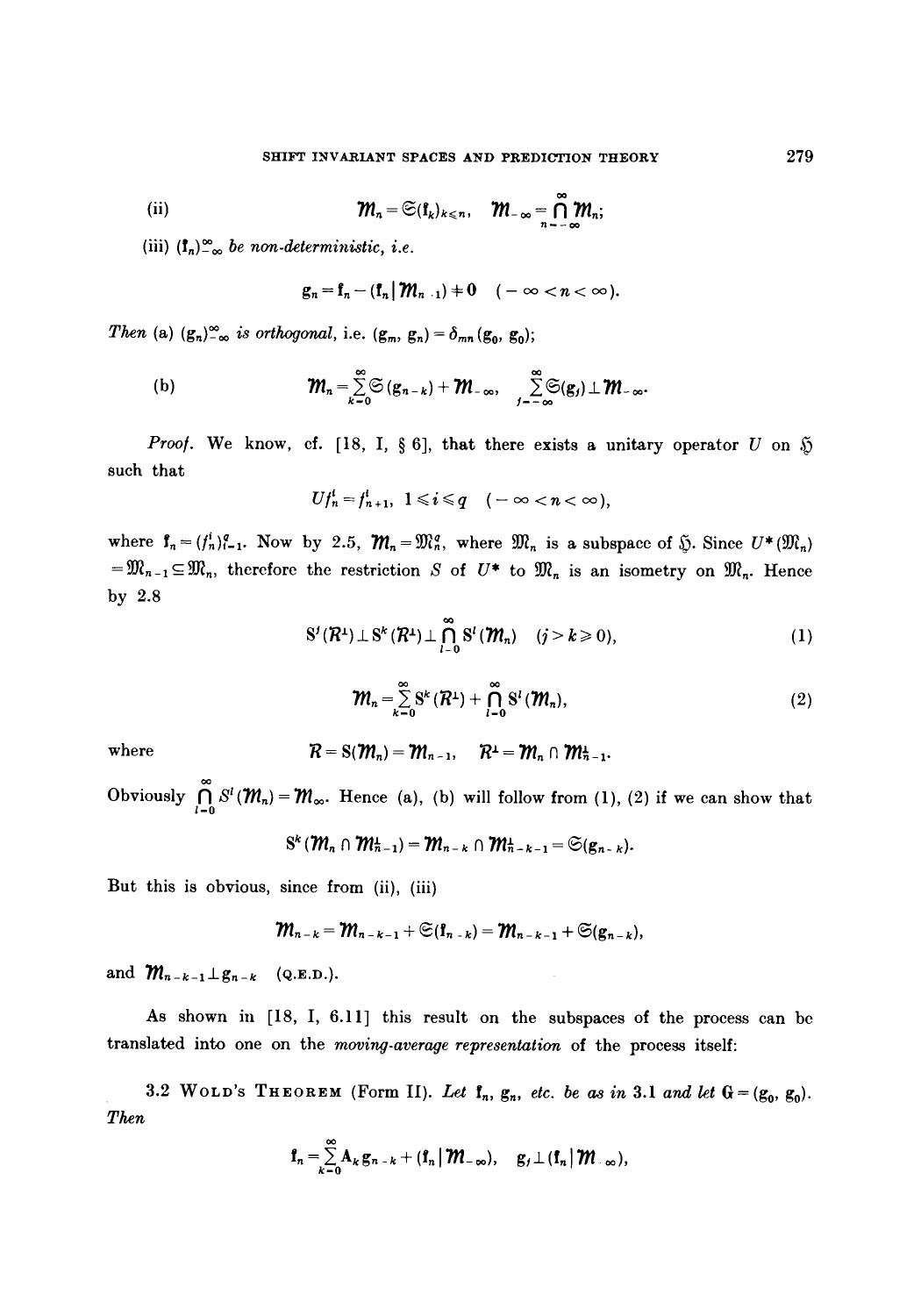$280$  P. MASANI

where  
\n
$$
\mathbf{A}_k \mathbf{G} = (\mathbf{f}_0, \mathbf{g}_{-k}), \quad \mathbf{A}_0 \mathbf{g}_0 = \mathbf{g}_0,
$$
\n
$$
\sum_{k=0}^{\infty} |\mathbf{A}_k| / |\mathbf{G}|^2 \leq \infty, \quad (1) \quad \mathbf{A}_0 | / |\mathbf{G}| = |\mathbf{G}|.
$$

*The matrices*  $A_k$  are not necessarily unique, but  $A_k G$  and  $A_k / G$  are unique (cf. [9]).

The bisequence  $(g_n)_{-\infty}^{\infty}$ , given in 3.1 (iii) is called the *innovation process* of  $(f_n)_{-\infty}^{\infty}$ , and  $G = (g_0, g_0)$  is called its *lag* 1 *prediction error matrix*. The innovation process can be "normalized". For this let  $\mathbb{C}^q$  be the space of q-dimensional (column-) vectors with complex components, and R be the range of the linear operator on  $\mathbb{S}^q$ represented by the matrix G in the privileged basis of  $C<sup>q</sup>$ , and let the matrix J represent the orthogonal projection from  $\mathfrak{C}^q$  onto R (same basis). Then

$$
\mathbf{J} = \mathbf{J}^* = \mathbf{J}^2 \quad \sqrt{G}\mathbf{J} = \sqrt{G} = \mathbf{J}\sqrt{G},\tag{3.3}
$$

and from 3.1(a) it follows that  $Jg_n = g_n$ . Elementary considerations show that there exists a positive definite, *invertible* matrix H such that

$$
\mathbf{H}\,\gamma\mathbf{G} = \mathbf{J} = \gamma\mathbf{G}\mathbf{H}.\tag{3.4}
$$

Let  $h_n=Hg_n$ ; then we easily find that

$$
(\mathbf{h}_m, \mathbf{h}_n) = \delta_{mn} \mathbf{H} \mathbf{G} \mathbf{H} = \delta_{mn} \mathbf{J},
$$

$$
\mathbf{g}_n = \mathbf{J} \mathbf{g}_n = \mathbf{\mu} \mathbf{G} \mathbf{h}_n.
$$

 $(h_n)_{-\infty}^{\infty}$  is called the *normalized innovation process* of  $(f_n)_{-\infty}^{\infty}$ . We thus get

3.5 WOLD'S THEOREM (Form III).<sup>(2)</sup> Let  $f_n$ ,  $g_n$ , etc. be as in 3.1, and **J** represent *the projection onto the range of the linear transformation given by*  $G = (g_0, g_0)$ . *Then* 

$$
\mathbf{f}_n = \sum_{k=0}^{\infty} \mathbf{A}_k \big/ \mathbf{G} \mathbf{h}_{n-k} + (\mathbf{f}_n \, \big| \, \mathbf{W}_{-\infty}), \quad \mathbf{h}_k \perp (\mathbf{f}_n \, \big| \, \mathbf{W}_{-\infty})
$$

where  $(h_n)_{-\infty}^{\infty}$  *is the normalized innovation process:* 

 $(\mathbf{h}_m, \mathbf{h}_n) = \delta_{mn} \mathbf{J}, \quad \mathbf{g}_n = \sqrt{\mathbf{G} \mathbf{h}_n}, \quad \mathbf{h}_n = \mathbf{H} \mathbf{g}_n,$ 

(1) The *Euclidean norm*  $\mathbf{A} \mid_E \mathbf{A}$  a matrix  $\mathbf{A} = [a_{ij}]$  is defined by

$$
\left|\mathbf{A}\right|_{E}^{2} = \text{trace }\mathbf{A}\mathbf{A}^* = \sum_{i=1}^{q} \sum_{j=1}^{q} |a_{ij}|^2.
$$

(2) This result is an extension of [18, I, 6.12], in which we assumed that rank  $G = q$ .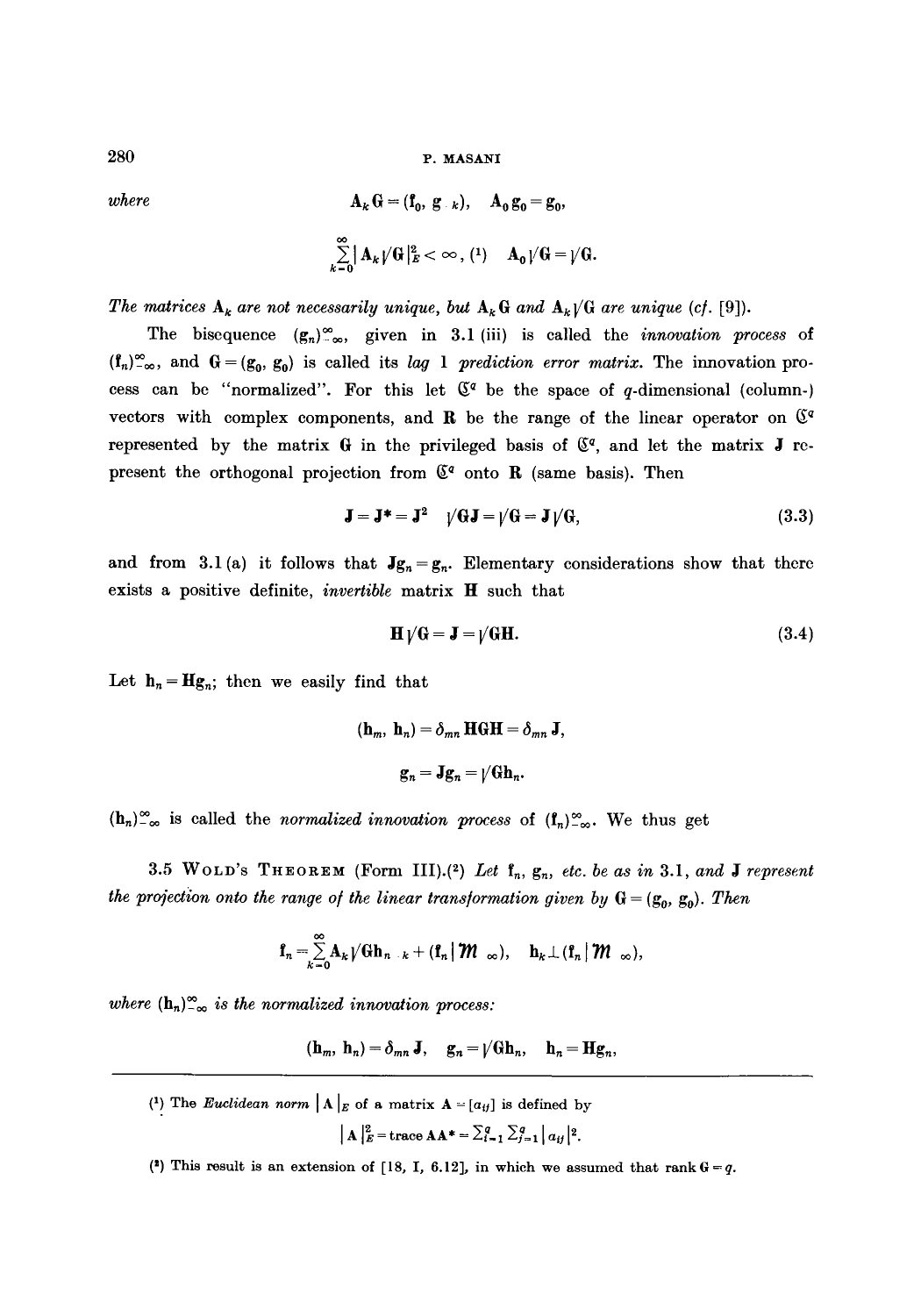*H is as in* **(3.4),** 

$$
\mathbf{A}_{k}/\mathbf{G}=(\mathbf{f}_{0}, \mathbf{h}_{-k}), \quad \mathbf{A}_{0}/\mathbf{G}=\big|/\mathbf{G}, \quad \sum_{k=0}^{\infty}|\mathbf{A}_{k}/\mathbf{G}|_{E}^{2}<\infty.
$$

The function  $\mathbf{\Phi} = \sum_{k=0}^{\infty} A_k \sqrt{\mathbf{G}} e^{kt\theta}$ , which is clearly in  $\mathbf{L}_2^{0+}$ , is called the *generating function* of the process  $(f_n)_{\infty}^{\infty}$ . The relations (3.3), (3.4) yield a canonical expression for  $\Phi$ . Thus, let  $\Omega = (I-J)+\Phi H$ . Then clearly  $\Omega \in L_2^{0+}$ ,  $\Omega_+(0)=I,(1)$  and  $\Omega/\mathbb{G}=\Phi$ . Since  $\det\mathbf{\Omega}_{+}$  is in the Hardy class  $H_{2/q}$  on the disk  $[|z|<1]$ , and does not vanish identically, it follows that  $\det \Omega$  vanishes almost nowhere on C. Thus

3.6 COROLLARY. *The generating function ~ of a non-deterministic S.P. is always expressible in the form*  $\Omega / G$ , *where* G *is the prediction error matrix, and*  $\Omega \in L_2^{0+}$  *is invertible a.e. on C, and*  $\Omega_+(0) = I$ .

A crucial property of the generating function is given by the following lemma proved by us in [8, 2.9]:

3.7 BASIC LEMMA. If  $\Phi$  is the generating function of a non-deterministic S.P., *then* (2)  $\Phi_+(0) > 0$ , and

$$
0 + \Psi \in L_2^{0+} \quad and \quad \Psi \Psi^* = \Phi \Phi^* \quad a.e. \quad implies \quad \Psi_+(0) \Psi_+(0)^* \langle {\Phi_+(0)}^2 \rangle.
$$

We turn next to the application of 2.8 to the theory of shift invariant subspaces of  $L_2^{0+}$ . This yields the following matricial extension of Beurling's Theorem IV [1]:

3.8 BEURLING-LAX THEOREM. Let **M** be a proper subspace of  $L_2^{0+}$  such that  $e^{i\theta}$  $\mathcal{M}$   $\subseteq$   $\mathcal{M}$ .

*Then* 

(a) 
$$
\mathbf{M} = \mathbf{L}_2^{0+} \mathbf{X},
$$

where  $X = JU \in L^{0+}_{\infty}$ , *J is a (constant) projection matrix and U is an a.e. unitary matrixvalued function on C;* 

(b) In (a) the function  $\mathbf{X} = \mathbf{J} \mathbf{U} \in \mathbf{L}_{\infty}^{0+}$  is unique up to a constant unitary matrix pre-jactor.

<sup>(1)</sup> Here and throughout the sequel the symbol  $\Psi_+$  will denote the holomorphic extension to the disk  $[|z| < 1]$  of a function  $\Psi \in L_2^{0+}$  on  $C = |z| = 1$ .

<sup>(2)</sup> Here and in the sequel for matrices A, B we shall write  $A \geq B$  or  $B \leq A$  to mean that A - B **is** non-negative herraitian.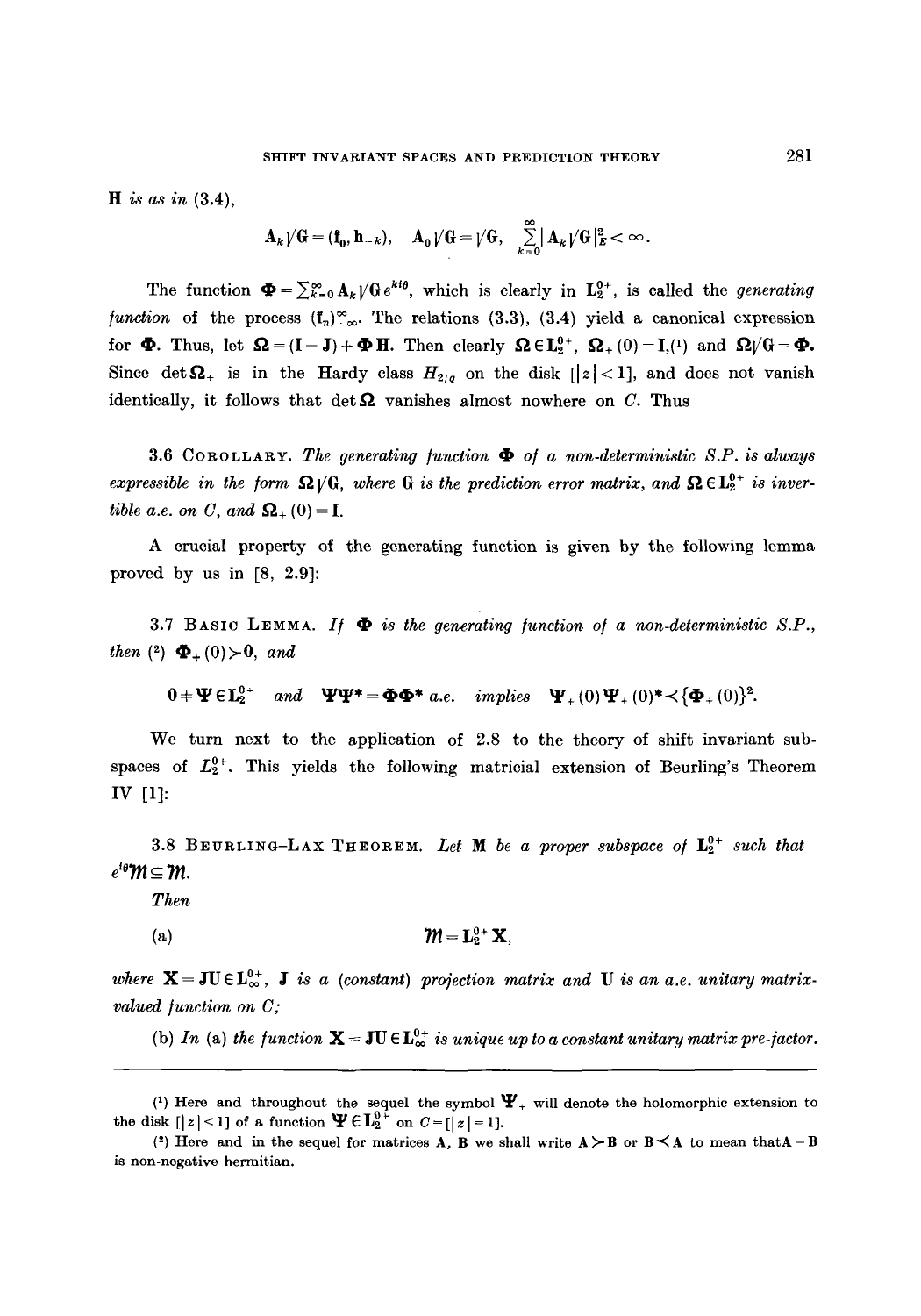## 282 P. MASANI

*Relation between 3.8 and Lax's Theorem.* Theorem 3.8 differs in form from Lax's vectorial extension [7, p. 164] of Beurling's Theorem IV. In the first place, Lax deals with functions on  $(-\infty, \infty)$  and not on  $C=[|z|=1]$ ; but we may suppose that this difference is removed by an initial conformal transformation of the upper half-plane onto the disk  $\lfloor |z| < 1$ . Even so, Lax's functions are q-dimensional vector-valued, whereas ours are  $q \times q$  matrix-valued. Thus, Lax deals with a shift invariant subspace  $\mathfrak{M}$  of  $(L_2^{0+})^q$ . The generating element of  $\mathfrak{M}$  turns out to be a function F whose values are almost everywhere isometries from a fixed subspace  $\mathbb{S}^p$  of  $\mathbb{S}^q$  to  $\mathbb{S}^q$  ( $p \leq q$ ). His result takes the form

$$
\mathfrak{M}=F(L_2^{0+})^p.
$$

We, on the other hand, never leave the space  $L_2^{0+}$  of  $q \times q$  matrix valued functions, and provide for possible degeneracies in rank by introduction of the projection matrix J. Our generator  $X$  occurs as a post-factor and not like Lax's  $F$  as a pre-factor. Notwithstanding these differences the two results are equivalent, and hence our title for 3.8. Our proof of 3.8, based on 2.8, is close to K. Hoffman's, who uses the Halmos lemma (2.1) [5, p. 153]. But Hoffman adheres to Lax's enunciation, and accordingly has, like Lax, to get hold of a lower dimensional Hilbert space. This is avoided in our approach, which we feel best reveals the connection between this subject and prediction theory. Indeed, functions of the form  $JU \in L^{0+}_{\infty}$  enter quite naturally in the prediction theory *proofs* of factorization theorems, as we first noticed in [11] and as will be seen in  $§ 4$  below.

*Proof of 3.8.* (a) By 2.5,  $\mathcal{W} = \mathbb{R}^q$ , where  $\mathcal{W}$  is the space of all vectors which are rows of matrix functions in  $\mathcal M$ . It follows from our hypothesis that  $e^{i\theta} \mathfrak M \subseteq \mathfrak M$ . Hence letting

$$
S(\mathbf{\psi})=e^{i\theta}\mathbf{\psi} \quad (\mathbf{\psi} \in \mathfrak{M}),
$$

it follows that  $S$  is an isometry on  $\mathfrak{M}$  to  $\mathfrak{M}$ . Now consider the induced operator **S** on  $m$ :

$$
S(\mathbf{\Psi})=e^{i\theta}\mathbf{\Psi} \quad (\mathbf{\Psi} \in \mathcal{W}).
$$

 $We have$ 

$$
\bigcap_{l=0}^\infty \mathrm{S}^l(\pmb{\mathcal{M}}) \!\subseteq\! \bigcap_{l=0}^\infty e^{l i \theta}\,\mathbf{L}_2^{0\,+} \!=\! \{ \mathbf{0} \}
$$

Hence by Theorem 2.8

$$
\mathbf{\mathcal{W}}=\sum_{k=0}^{\infty}\mathbf{S}^{k}(\mathbf{\mathcal{R}}^{1}),\quad\mathbf{S}^{j}(\mathbf{\mathcal{R}}^{1})\perp\mathbf{S}^{k}(\mathbf{\mathcal{R}}^{1})\quad(j>k\geqslant0),\tag{1}
$$

$$
\quad\text{where}\quad
$$

where 
$$
\mathcal{R} = e^{i\theta} \mathcal{M}, \quad \mathcal{R}^{\perp} = \mathcal{M} \cap (e^{i\theta} \mathcal{M})^{\perp} \subseteq \mathbf{L}_2^{0+}.
$$
 (2)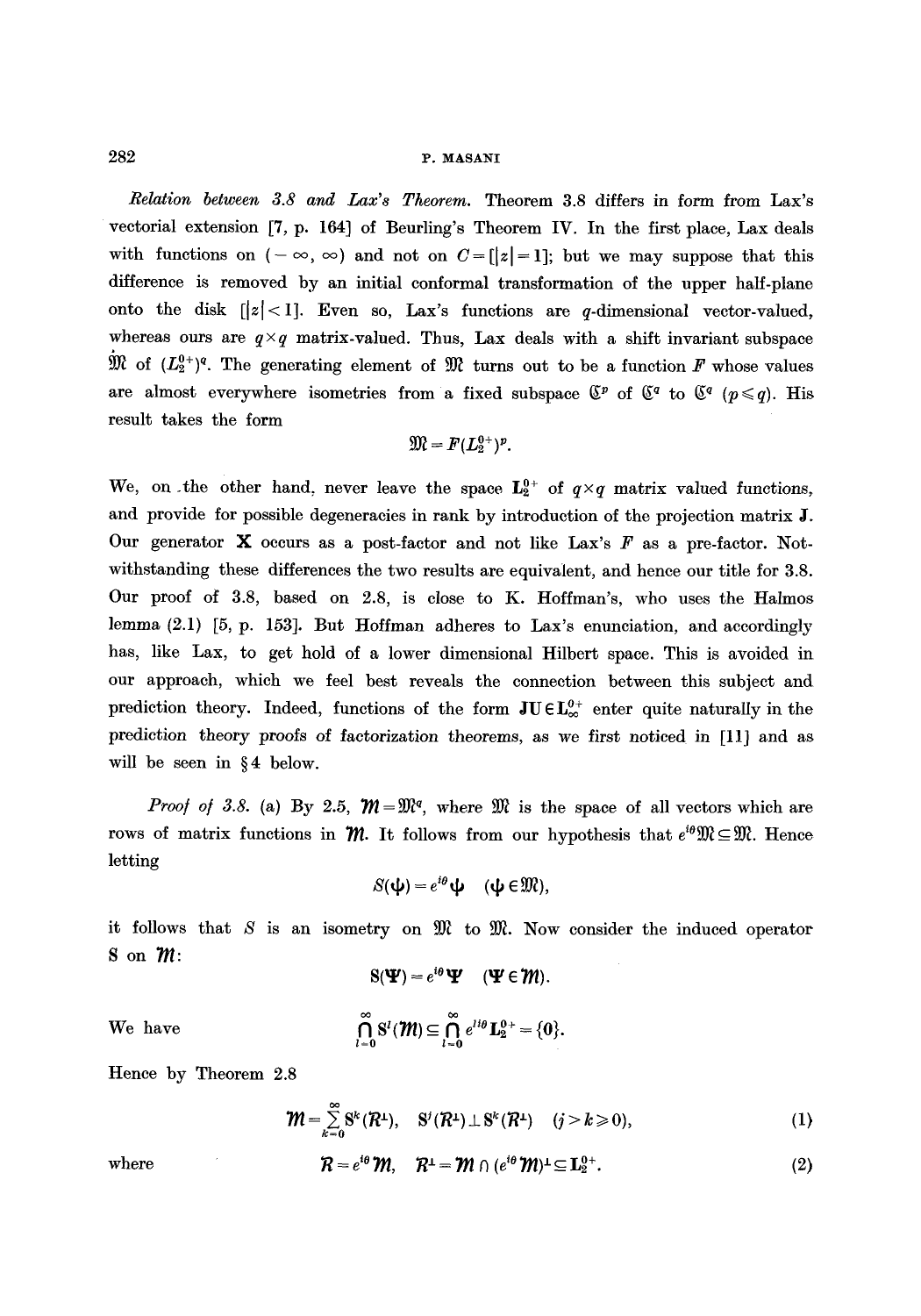It only remains to show that  $R^1 = \mathfrak{S}(\mathbf{X}_1)$  where  $\mathbf{X}_1 = \mathbf{J}_1U_1 \in L^{0+}_{\infty}$ . For then,  $S^k(R^1) =$  $e^{kt\theta} \mathfrak{S}(\mathbf{X}_1)$  and (1) will imply that for any  $\Psi \in \mathcal{W}$ ,

$$
\Psi = \sum_{k=0}^{\infty} A_k e^{k i \theta} \mathbf{X}_1 = \mathbf{\Phi} \mathbf{X}_1, \ \mathbf{\Phi} \in \mathbf{L}_2^{0+},
$$

as desired. In the light of Lemma 2.6, our objective reduces to showing that

$$
\mathbf{X}_{1} = \mathbf{J}_{1} \mathbf{U}_{1} \in \mathcal{R}^{1} \text{ such that } 0 + \mathbf{\Psi} \in \mathcal{R}^{1} \text{ implies } \mathbf{\Psi} \text{ is not orthogonal to } \mathbf{X}_{1}. \tag{A}
$$

Let  $\Psi, X \in \mathbb{R}^{\perp}$ . Then from the second relation in (I)

$$
\Psi \perp e^{k i \theta} \mathbf{X}, \quad \mathbf{X} \perp e^{k i \theta} \Psi \quad (k \geq 1).
$$

It follows from  $(2.3)$ ,  $(2.9)$ ,  $(2.10)$  that

$$
\mathbf{Y} \mathbf{X}^* = \text{const.} = (\mathbf{Y}, \mathbf{X}) \quad a.e. \text{ on } C.
$$

From this we draw two inferences:

$$
\text{for all } \Psi \in \mathbb{R}^1, \Psi \Psi^* = (\Psi, \Psi) \quad a.e., \text{ and so } \Psi \in L^{0+}_{\infty}; \tag{3}
$$

for all 
$$
\Psi
$$
,  $X \in \mathbb{R}^1$ ,  $\Psi \perp X$  if and only if  $\Psi X^* = 0$  a.e. (4)

From (3) and the polar decomposition we get  $\Psi = \mathcal{V}(\Psi, \Psi)$  U, where  $U(e^{i\theta})$ , is unitary a.e. Now put  $G = (\Psi, \Psi)$  and define the matrices J, H as was done above in (3.3), (3.4). Then it easily follows that

for all 
$$
\Psi \in \mathbb{R}^{\perp}
$$
,  $\Psi = \psi(\Psi, \Psi) \mathbf{X}$ ,  $\mathbf{X} = \mathbf{J} \mathbf{U} = \mathbf{H} \Psi \in \mathbb{R}^{\perp} \subseteq \mathbf{L}_{\infty}^{0+}$ . (5)

In view of (5) and (4) our goal (A) may be restated:

$$
\text{There exists } a \quad \mathbf{X}_1 = \mathbf{J}_1 U_1 \in \mathcal{R}^1 \quad \text{such that} \quad 0 + \mathbf{X} = \mathbf{J} U \in \mathcal{R}^1 \quad \text{implies} \quad \mathbf{X}_1 \mathbf{X}^* + 0. \quad (A')
$$

To prove (A'), we note that by (5) the rank of any  $\Psi$  in  $\mathfrak{R}^{\perp}$  is essentially constant. Let

$$
p = \max \{r: r = \text{rank } \Psi, \text{ a.e., } \Psi \in \mathcal{R}^{\perp} \}. \tag{6}
$$

Then *there exists a*  $\mathbf{X}_0 = \mathbf{J}_0 \mathbf{U}_0 \in R^{\perp}$  *such that* rank  $\mathbf{J}_0 = p$ .

In case  $p=q$ , we have  $J_0=I$ . Hence we can take  $X_1=X_0=U_0$  in (A'), which then becomes utterly obvious. In case  $1 \leq p < q$ , we can find a unitary matrix  $V_0$  such that

$$
\mathbf{J}_1 = \mathbf{V}_0 \mathbf{J}_0 \mathbf{V}_0^* = \text{diag.} \left[ 1, \dots, 1, 0, \dots, 0 \right] \text{ of } rank \text{ } p. \tag{7}
$$

<sup>(1)</sup> diag.  $[a_1, ..., a_q]$  denotes the  $q \times q$  diagonal matrix with entries  $a_1, ..., a_q$  along the diagonal.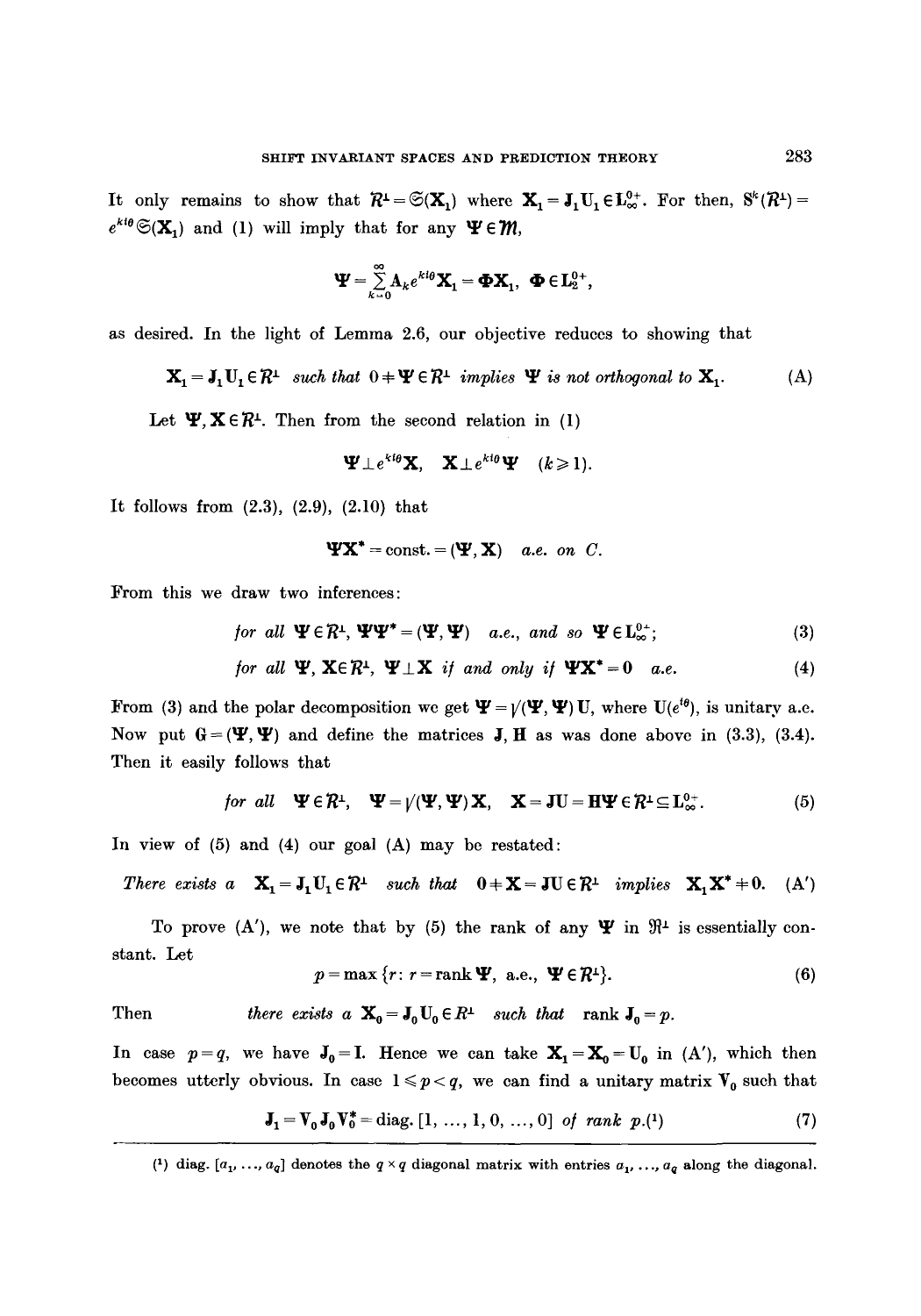Then, letting  $U_1 = V_0 U_0$  we get

$$
\mathbf{X}_1 = \mathbf{J}_1 \mathbf{U}_1 = \mathbf{V}_0 \mathbf{X}_0 \in \mathcal{R}^{\perp}.
$$
 (8)

Now suppose, in contradiction to (A'), that

$$
0 \doteq \mathbf{J} \mathbf{U} \in \mathcal{R}^{\perp} \quad \text{and} \quad \mathbf{X}_1 \mathbf{U}^* \mathbf{J} = 0. \tag{9}
$$

Take any projection matrix **K** such that  $JK = K$ , and  $0 < r = \text{rank } K < q - p$ . We can find a unitary matrix  $V$  such that

$$
J_2 = VKV^* = diag. [0, ..., 0, 1, ..., 1] \text{ of rank } r.
$$

Then 
$$
\mathbf{X}_2 = \mathbf{V} \mathbf{K} \mathbf{J} \mathbf{U} = \mathbf{V} \mathbf{K} \mathbf{U} = \mathbf{J}_2 \mathbf{V}^* \mathbf{U} = \mathbf{J}_2 \mathbf{U}_2,
$$

where  $U_2 = VU$ . From (9)

$$
\mathbf{X}_2 = \mathbf{J}_2 \mathbf{U}_2 \in \mathcal{R}^{\perp} \quad and \quad \mathbf{X}_1 \mathbf{X}_2^* = 0. \tag{10}
$$

From (8) and (10),  $X_1 + X_2 \in \mathbb{R}^1$ . But since the non-zero rows of  $X_1, X_2$  have disjoint locations, in view of our selection of  $J_1, J_2$  and the fact that  $0 < r < q-p$ , and since  $X_1X_2^* = 0$ , it follows easily that

$$
rank\left(\mathbf{X}_1+\mathbf{X}_2\right)=rank\mathbf{X}_1+rank\mathbf{X}_2=p+r>p.
$$

This contradicts  $(6)$ . Hence our supposition  $(9)$  is untenable, i.e. we have  $(A')$ . This completes the proof of (a).

(b) Suppose that  $\mathcal{W} = \mathbf{L}_2^{0+}\mathbf{X}_1$ ,  $\mathbf{X}_1 = \mathbf{J}_1\mathbf{U}_1 \in \mathbf{L}_{\infty}^{0+}$ . Then  $\mathbf{X}_1 \mathbf{X}_1^* = \mathbf{J}_1$ , and so  $(\mathbf{X}_1, \mathbf{X}_1 e^{k i \theta}) = 0$ for  $k > 0$ . Thus

$$
\mathbf{X}_1 \perp \mathfrak{S}(\mathbf{X}_1 e^{kt\theta})_{k \geq 1} = e^{i\theta} \mathfrak{S}(\mathbf{X}_1 e^{kt\theta})_{k \geq 0} = e^{i\theta} \mathfrak{M}.
$$

Hence  $X_1 \in \mathcal{W} \cap (e^{i\theta} \mathcal{W})^{\perp} = \mathcal{R}^{\perp}$ , cf. (2). It follows from (A) and Lemma 2.6 that

$$
\mathbf{X}_1 = \mathbf{A}\mathbf{X}, \text{ where } \mathbf{X} = \mathbf{J} \mathbf{U} \in \mathcal{R}^{\perp} \text{ is as in (a).}
$$
 (11)

Obviously,  $J_1 = A J A^*$ , and hence by the polar decomposition  $AJ = J_1 V_1$ , where  $V_1$  is unitary. It follows that

$$
\mathbf{J}_1(\mathbf{V}_1 \mathbf{J} \mathbf{V}_1^*) = \mathbf{A} \mathbf{J} \mathbf{J} \mathbf{V}_1^* = \mathbf{A} \mathbf{J} \mathbf{V}_1^* = \mathbf{J}_1.
$$
\nHence\n
$$
\mathbf{J}_1 \prec \mathbf{V}_1 \mathbf{J} \mathbf{V}_1^*.
$$
\n(12)

But since  $X \in \mathcal{M}$ , i.e.  $JU \in L_2^{0+} J_1U_1$ , therefore rank  $J \le$  rank  $J_1$ . This together with (12) shows that  $J_1=V_1JV_1^*$ , from which we get  $AJ = J_1V_1=V_1J$ . (11) now gives

$$
\mathbf{X}_1 = \mathbf{A}\mathbf{J}\mathbf{X} = \mathbf{V}_1\mathbf{J}\mathbf{X} = \mathbf{V}_1\mathbf{X},
$$

as desired.  $(Q.E.D.)$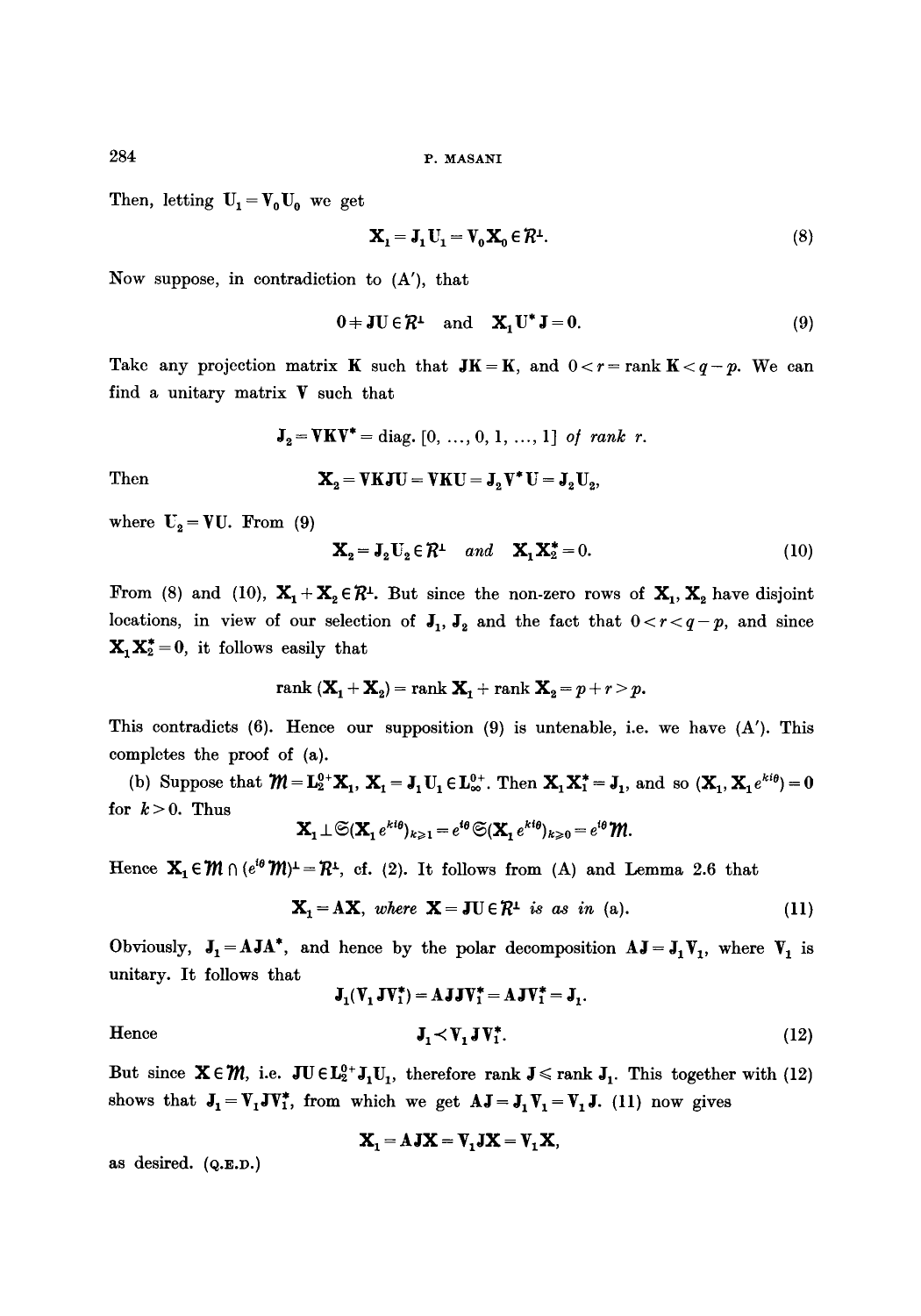#### 4. The Factorization and Closure Theorems for  $L_2^{0+}$

The results 3.7 and 3.8 suggest the following definition:

4.1. DEFINITION.<sup>(1)</sup> (a) We call  $\Phi$  an optimal function in  $L_2^{0+}$ , if

$$
\mathbf{\Phi \in } \mathbf{L}_{2}^{0+}, \quad \mathbf{\Phi_{+}}(0) \!\succ\! \mathbf{0},
$$

and  $\Psi \in L_2^{0+}$  and  $\Psi \Psi^* = \mathbf{\Phi} \mathbf{\Phi}^*$  a.e. implies  $\Psi_+(0)\Psi_+(0)^* < {\Phi_+(0)}^2$ .

(b) We call **X** a residual function, if  $X = JU \in L_{\infty}^{0+}$ , where *J* is a (constant) pro*jection matrix and*  $U(e^{i\theta})$  *is unitary a.e.* 

The Parseval Identity [18, I, 3.9(c)] at once yields:

4.2. LEMMA. Let  $\mathbf{X} = \mathbf{J} \mathbf{U} \in L_{\infty}^{0+}$ . Then  $\mathbf{X}_{+}(0) \mathbf{X}_{+}(0)^{*} \leq \mathbf{J}$ ; moreover  $\mathbf{X}_{+}(0) = \mathbf{J}$  implies  $X=J$  *a.e.* 

A culminating point in the work of Riesz, Nevanlinna and Szegö is the result that complex-valued functions in  $L_6^{0+}$ ,  $0<\delta\leqslant \infty$ , can be factored into unique optimal and residual functions. In [11] we extended this result to the matricial space  $L_2^{0+}$  by using the isomorphism between the time and spectral domains of a S.P., cf. [10]. We shall now indicate how recourse to this isomorphism can be avoided by applying the Wold Theorem 3.5 directly to the weakly stationary matricial S.P. ( $\Psi e^{-kt}$ ) $\approx_{\infty}$ , for which  $\Psi \in L_2^{0+}$ , and the shift into the future is given by multiplication by  $e^{-t\theta}$ . This process is a bisequence in the space  $H^q = L_2$ , cf. §2. For this S.P.

$$
\textstyle\raisebox{0.6ex}{$\mathfrak{M}_{-n}=\mathfrak{S}(\mathbf{\Psi} e^{k\mathfrak{l}_{\theta}})_{k\geqslant n}}\subseteq \mathfrak{S}(\mathbf{I} e^{k\mathfrak{l}_{\theta}})_{k\leqslant n},
$$

and hence  $\mathcal{M}_{-\infty} = \{0\}$ . Wold's Theorem 3.5 is therefore applicable, and shows that the process is a one-sided moving average of its normalized innovation process. This yields the desired theorem:

4.3. FACTORIZATION THEOREM. Let  $0+\Psi \in L_2^{0+}$ , and  $\Phi$ , X *be the generating function and normalized innovation of the S.P.*  $(\Psi e^{-kt\theta})_{-\infty}^{\infty}$ . *Then* 

- (a)  $\Psi = \Phi X$  a.e.;
- (b) **X** *is residual,*  $\mathbf{X}\mathbf{X}^* = \text{projection on range of } \mathbf{\Phi}_+(0)$ , and  $\mathfrak{S}(\mathbf{X}e^{k\mathfrak{t}_{\theta}})_{k=0}^{\infty} = \mathfrak{S}(\mathbf{\Psi}e^{k\mathfrak{t}_{\theta}})_{k=0}^{\infty}$ ;
- (c)  $\Phi$  is optimal in  $\mathbf{L}_2^{0+}$  and  $\Phi \Phi^* = \Psi \Psi^*$ .

(1) Beurling [1] uses the terms "outer" and "inner" in place of "optimal" and "residual".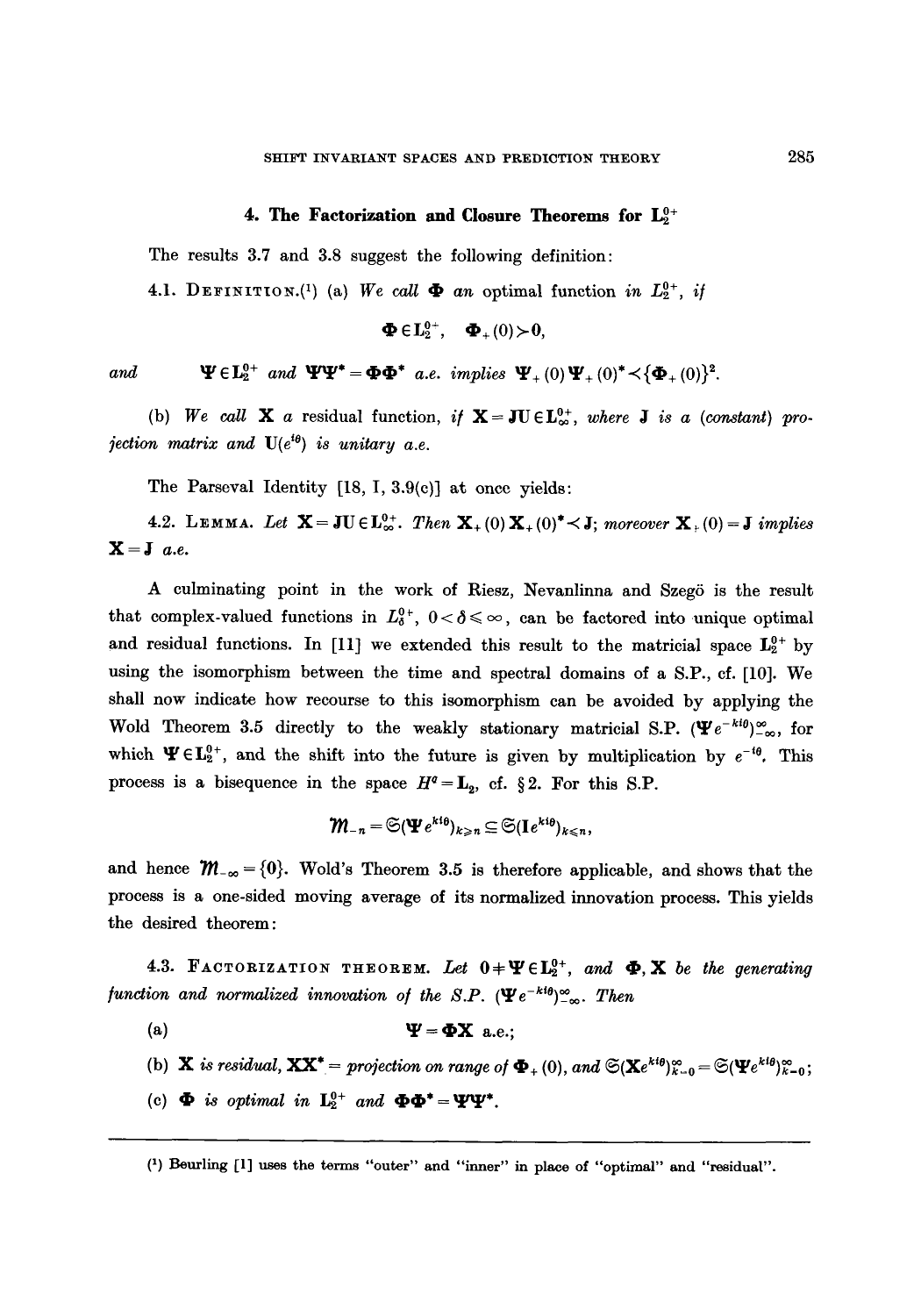*Proof.* (a) Let G be the prediction error matrix of the S.P.  $(\Psi e^{-ki\theta})_{-\infty}^{\infty}$ , and J be the projection onto the range of G. Then by 3.5  $(\mathbf{X}, \mathbf{X}e^{kt\theta}) = \delta_{0k}\mathbf{J}$ , and therefore

$$
\mathbf{XX}^* = \mathbf{J} \text{ a.e., } \mathbf{X} \in \mathbf{L}_{\infty}. \tag{1}
$$

Next, since  $\mathbf{M}_{-\infty} = \{0\}$ , therefore again by 3.5

$$
\mathbf{\Psi} = \sum_{k=0}^{\infty} \mathbf{A}_k \bigvee \mathbf{G} \mathbf{X} e^{k \mathbf{i} \theta} = \mathbf{\Phi} \mathbf{X},
$$

the last equality being permissible since  $\sum_{k=0}^{\infty} |A_k V G|_{E}^2 < \infty$  and  $\mathbf{X} \in L_{\infty}$ .

(b) Since  $\sqrt{G} = A_0 \sqrt{G} = \Phi_+(0)$ , it follows cf. (1) that **J**, i.e. **XX**<sup>\*</sup>, is the projection onto range of  $\mathbf{\Phi}_+(0)$ . Next, by (1) and the polar decomposition

$$
\mathbf{X} = \mathbf{J} \mathbf{U}, \quad \mathbf{U}(e^{i\theta}) = \text{unitary a.e.} \tag{2}
$$

Again since  $M_{-\infty} = \{0\}$ , and  $\sqrt{GX}$  is the (non-normalized) innovation, therefore by 3.1(b)

$$
\mathfrak{S}(\mathbf{\Psi}e^{k\mathfrak{t}\theta})_{k=0}^{\infty} = \mathbf{M}_0 = \mathfrak{S}(\sqrt{6}\mathbf{X}e^{k\mathfrak{t}\theta})_{k=0}^{\infty}.
$$
 (3)

But  $X=H(\sqrt{GX})$ , where H is invertible; hence (3) reduces to the second equality in (b). This equality shows in particular that  $\mathbf{X} \in L_2^{0}$ . But by (1)  $\mathbf{X} \in L_{\infty}$ . Hence  $\mathbf{X} \in L_{\infty}^{0+}$ , i.e. X is residual.

(c) The Basic Lemma 3.7 and Definition 4.1(a) show that  $\Phi$  is optimal in  $L_2^{0+}$ . Finally, since  $A_k / G = A_k / GJ$ , therefore  $\Phi = \Phi J$ ; hence by (a) and (1)

$$
\Psi\Psi^* = \Phi XX^* \Phi^* = \Phi J \Phi^* = \Phi \Phi^*.
$$
 (Q.E.D.)

4.4. UNIQUENESS THEOREM. Let  $0 + \Psi \in L_2^{0+}$ . Then

- (a) there exists a unique function  $\Phi$  such that  $\Phi$  is optimal in  $\mathbf{L}_2^{0+}$  and  $\Phi\Phi^*$ *t]Ert~\* a.e.;*
- (b) there exists a unique function **X** such that **X** is residual,  $\Psi = \Phi \mathbf{X}$ ,  $\mathfrak{S}(\mathbf{X}e^{kt\theta})_{k=0}^{\infty}$  $\mathfrak{S}(\mathbf{\Psi} e^{kt\theta})_{k=0}^{\infty}$ , where  $\mathbf{\Phi}$  is as in (a).

*Proof.* (a) Suppose that  $\Phi_1$  is optimal in  $L_2^{0+}$  and  $\Phi_1 \Phi_1^* = \Psi \Psi^*$  a.e. In view of 4.3(c), to prove (a) we need only show that  $\mathbf{\Phi}_1 = \mathbf{\Phi}$ , where  $\mathbf{\Phi}$  is the generating function of the S.P.  $(\Psi e^{-k\theta})_{-\infty}^{\infty}$ . Now since  $\Phi_1\Phi_1^* = \Psi\Psi^*$ , the processes  $(\Psi e^{-k\theta})_{-\infty}^{\infty}$ ,  $(\mathbf{\Phi}_1 e^{-kt\theta})_{-\infty}^{\infty}$  have the same covariance structure and therefore the same generating function, viz.  $\Phi$ . Hence by 4.3

$$
\mathbf{\Phi}_{1} = \mathbf{\Phi} \mathbf{X}_{1}, \quad \mathbf{X}_{1} = \mathbf{J} \mathbf{U}_{1} \in \mathbf{L}_{\infty}^{0+}, \tag{1}
$$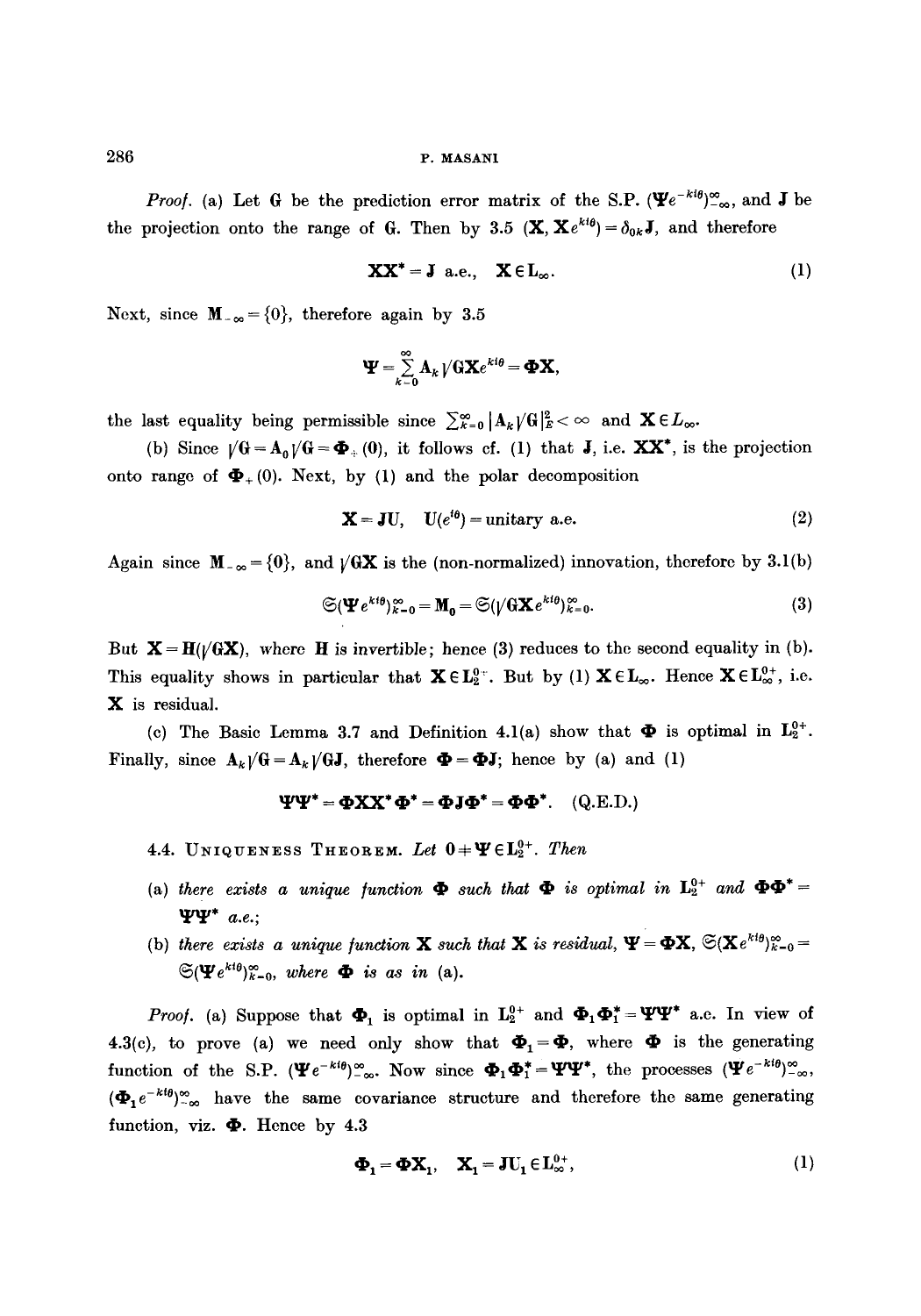where **J** is the projection onto the range of  $\Phi_+(0)$ . Moreover by 4.3(c)  $\Phi \Phi^* = \Phi_1 \Phi_1^*$ . From this and the optimality of  $\mathbf{\Phi}, \mathbf{\Phi}_1$ , it follows that

$$
\mathbf{\Phi}_{+}(0)=\mathbf{\Phi}_{1+}(0)=\mathbf{V}\mathbf{G}, \ \ \text{say},
$$

i.e. by (1)  $\sqrt{G} = \sqrt{G}X_{1+} (0)$ . Premultiplying this by the matrix H of (3.4) we get  $J=JX_{1+}(0)$ , i.e.  $J=X_{1+}(0)$ . Hence by 4.2,  $X_1=J$ , a.e. The equation (1) thus reduces to  $\Phi_1 = \Phi J$ , i.e. to  $\Phi_1 = \Phi$ .

(b) Suppose that 
$$
\mathbf{X}_1 = \mathbf{J}_1 \mathbf{U}_1 \in \mathbf{L}_{\infty}^{\theta+}, \ \mathbf{\Psi} = \mathbf{\Phi} \mathbf{X}_1
$$
, and  
\n
$$
\mathfrak{S}(\mathbf{X}_1 e^{kt\theta})_{k=0}^{\infty} = \mathfrak{S}(\mathbf{\Psi} e^{kt\theta})_{k=0}^{\infty}.
$$
\n(2)

In view of 4.3(b), it will suffice to show that  $X_1 = X$ , where X is the normalized innovation of the S.P. ( $\Psi e^{kt\theta}$ )<sup> $\infty$ </sup>. Now

$$
\mathbf{\Phi} \mathbf{X} = \mathbf{\Psi} = \mathbf{\Phi} \mathbf{X}_1,\tag{3}
$$

By 3.6  $\Phi = \Omega / G$ , where  $\Omega$  is invertible a.e. Premultiplying (3) by  $\Omega^{-1}$ H, where H is as in (3.4), we get

$$
JX = JX_1, \quad i.e. \quad X = JX_1. \tag{4}
$$

It follows that  $J = JJ_1J$ , i.e.  $J \prec J_1$ . But in addition to this we have rank  $J_1 = \text{rank } J$ ; for from (2) and Theorem 3.8(b)  $J_1 = VJV^*$ , where V is unitary. Hence  $J = J_1$ . This reduces (4) to  $\mathbf{X} = \mathbf{J}_1 \mathbf{X}_1 = \mathbf{X}_1$ . (Q.E.D.)

4.5. DEFINITION. Let  $0=\Psi \in L_2^{0+}$ . Then the unique optimal and residual functions  $\Phi$ , **X** given by 4.4(a), 4.4(b) *will be called the* optimal and residual factors of  $\Psi$ .

We see from the preceding results that these factors are precisely the generating function and the normalized innovation of the matricial process  $(\Psi e^{-kt\theta})_{-\infty}^{\infty}$ .

We know from the classical theory that every complex-valued residual function can be factored into a constant  $e^{i\alpha}$ ,  $\alpha$  real, a Blaschke product and the radial limit of

$$
\exp\left\{-\frac{1}{2\pi}\int_0^{2\pi}\frac{z+e^{i\theta}}{z-e^{i\theta}}d\mu(\theta)\right\},\tag{1}
$$

where  $\mu$  is a monotone increasing, right continuous function on [0, 2 $\pi$ ] such that  $\mu'(\theta) = 0$  a.e. In 1955 Potapov [16] gave a remarkable generalization of this result for functions  $\Psi \in L_{\infty}^{0+}$  such that  $\Psi \Psi^* \prec I$  and rank  $\Psi = q$  a.e., in which (1) is replaced by a multiplicative integral with respect to a monotone increasing, right continuous, hermitian matrix-valued function E. In [12, 13] we have shown that in case  $\Psi$  is residual, the weighting E is jump-singular, i.e.  $E' = 0$ , a.e. Thus when  $\Psi$  is in  $L_2^{0+}$  and has full  $19 - 62173068$ . Acta mathematica. 107. Imprimé le 27 juin 1962.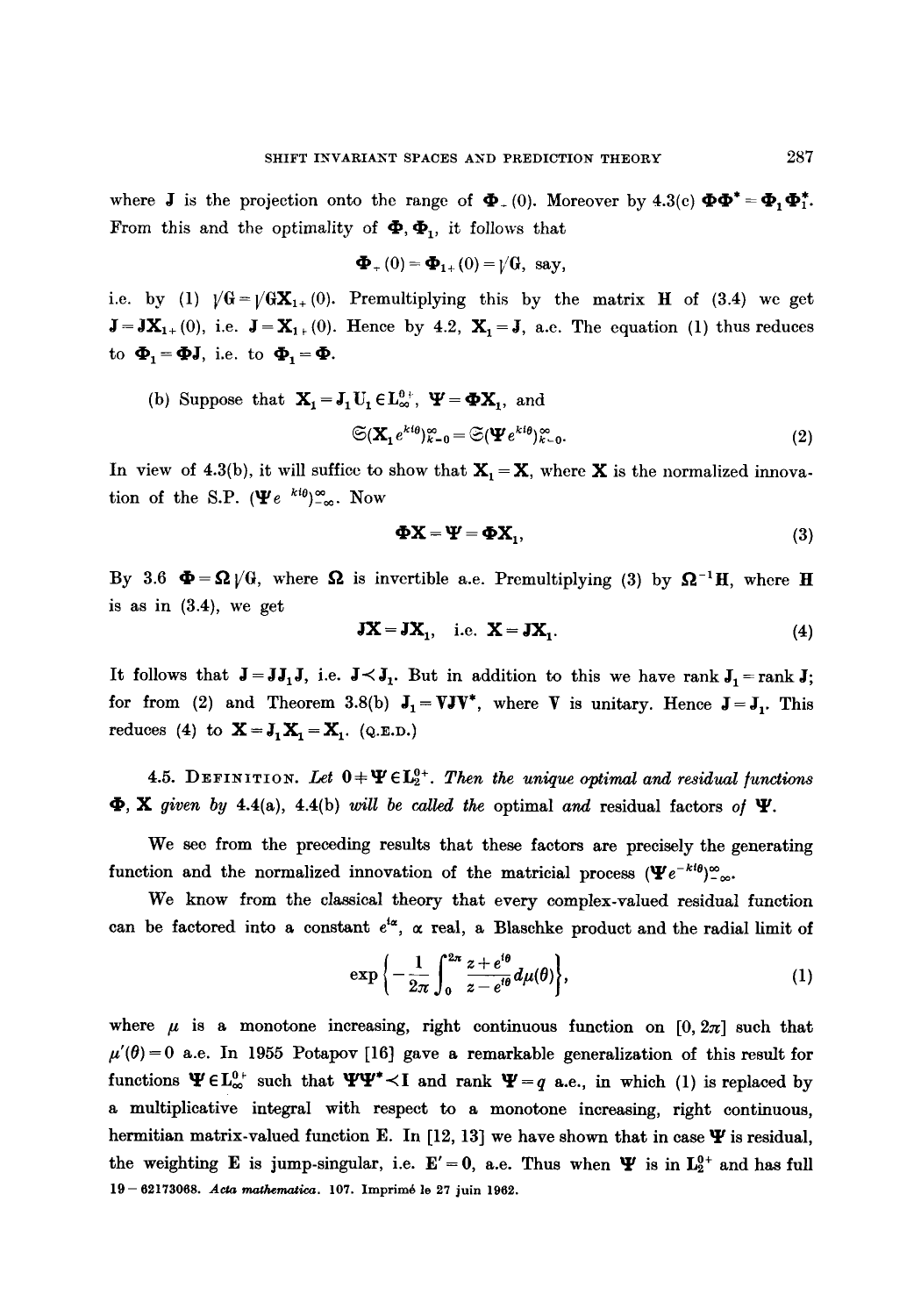rank  $q$ , its residual factor admits a further factorization into a constant unitary matrix, a matricial Blaschke product, and the radial limit of a multiplicative integral taken with respect to a purely jump-singular, monotone increasing hermitian weighting, in full analogy with the classical situation. For details see [12, 13], where, however, the constant unitary factor has been overlooked.

One of Beurling's objectives in [1] was to solve "Wiener's closure problem" for  $H_2$ , or equivalently  $L_2^{0+}$ , i.e. to find functions in  $L_2^{0+}$  the one-sided shifts of which span the whole of  $L_2^{0+}$ . The following result extends his solution to  $L_2^{0+}$ .

4.6. COROLLARY (Closure Theorem for  $L_2^{0+}$ ). Let  $0+\Psi \in L_2^{0+}$ . Then

$$
\mathfrak{S}(\mathbf{\Psi}e^{\mathbf{k}\mathbf{i}\theta})_{k=0}^{\infty}=\mathbf{L}_{2}^{0+}\cdot\mathbf{K},\tag{1}
$$

*where* **K** is a projection matrix,<sup>(1)</sup> if and only if  $\Psi = \Phi V_0$ , where  $\Phi$  is the optimal *factor of*  $\Psi$ *, and*  $V_0$  *is a unitary matrix such that*  $V_0$ KV<sup>\*</sup> *gives the projection onto the range of*  $\mathbf{\Phi}_+(0)$ .

*Proof.* Let  $X = JU$  be the residual factor of  $\Psi$ . Then from (1), 4.4(b) and 3.8(b)

 $X = V_0 K$ ,  $V_0 =$  unitary matrix. (2)

Hence

$$
\mathbf{J} = \mathbf{XX}^* = \mathbf{V}_0 \mathbf{K} \mathbf{V}_0^*.
$$
 (3)

Hence by  $4.3(a)$ ,  $(2)$  and  $(3)$ 

$$
\mathbf{\Psi} = \mathbf{\Phi} \mathbf{X} = \mathbf{\Phi} \mathbf{V}_0 \mathbf{K} = \mathbf{\Phi} \mathbf{J} \mathbf{V}_0 = \mathbf{\Phi} \mathbf{V}_0. \tag{4}
$$

Conversely, let (3) and (4) hold. Then  $\Phi = \Phi V_0$ . Premultiplying by  $\Omega^{-1}H$ , cf. 3.6, (3.4), we get  $\mathbf{X}=\mathbf{J}\mathbf{V}_0$ , i.e. by (3)  $\mathbf{X}=\mathbf{V}_0\mathbf{K}$ . Since  $\mathbf{V}_0$  is invertible, it follows that

$$
\mathfrak{S}({\bf X}e^{\kappa i\theta})_{k=0}^\infty=\mathfrak{S}({\bf K}e^{\kappa i\theta})_{k=0}^\infty={\bf L}_2^{0+}\cdot {\bf K}.
$$

Since by 4.3(b), the L.H.S. =  $\mathfrak{S}(\mathbf{\Psi}e^{kt\theta})_{k=0}^{\infty}$ , we have (1). (Q.E.D.)

We also easily get matrieial extensions of Beurling's Theorems I, III in [1]:

- 4.7. COROLLARY. Let  $\Psi_1, \Psi_2 \in L_2^{0+}$ . Then
- (a)  $\Psi_2 \in \mathfrak{S}(\Psi_1 e^{kt\theta})_{k=0}^{\infty}$ , if and only if the residual factor  $\mathbf{X}_1$  of  $\Psi_1$  is a right divisor *of the residual factor*  $\mathbf{X}_2$  *of*  $\Psi_2$ *, i.e.*

$$
\mathbf{X}_2 = \mathbf{\Psi} \mathbf{X}_1, \quad \mathbf{\Psi} \in \mathbf{L}_2^{0+}.
$$

 $(1)$  In particular, we can take  $K = I$ .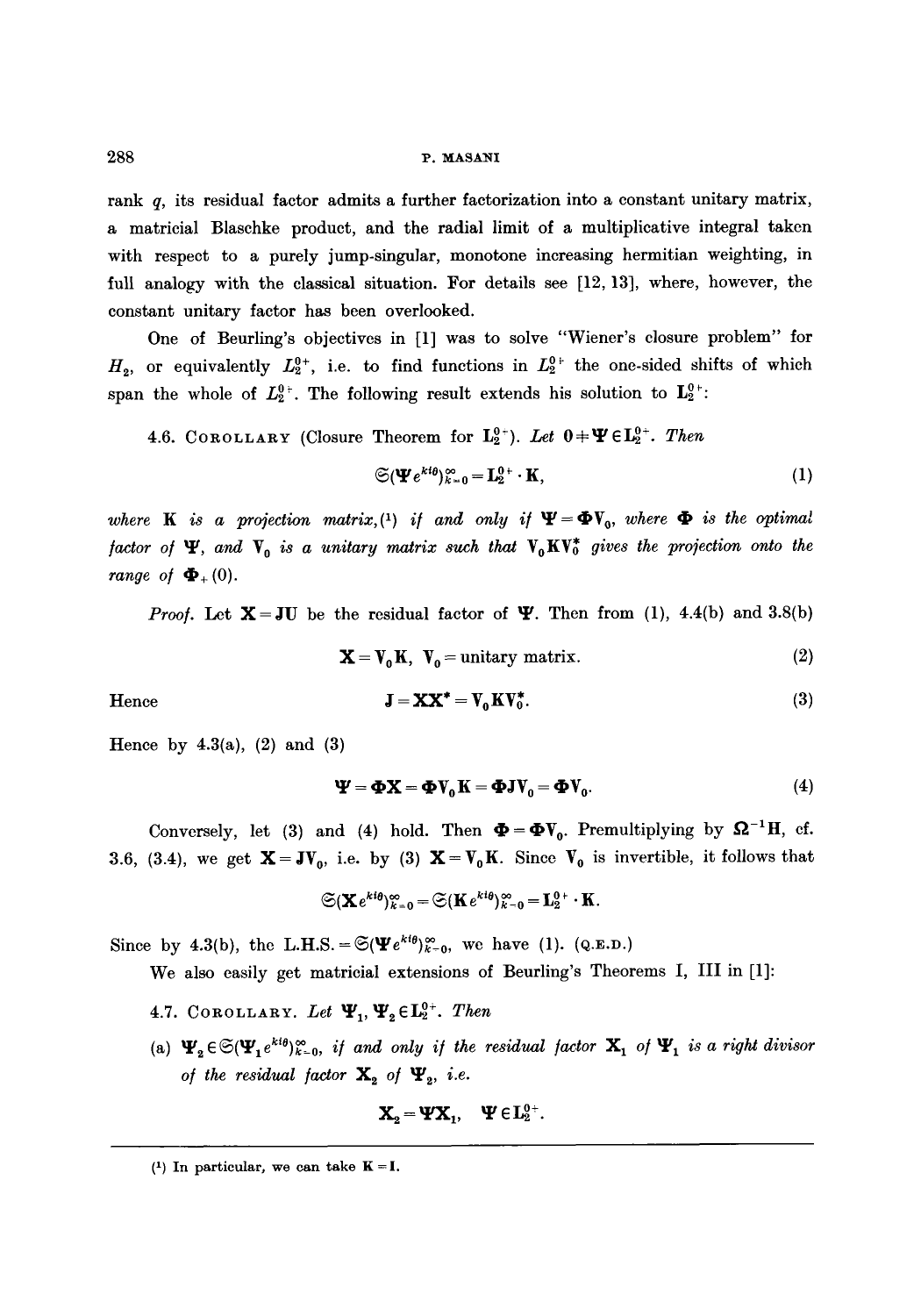(b) clos.  $\{\mathfrak{S}(\mathbf{\Psi}_1 e^{k i \theta})_{k=0}^{\infty}+\mathfrak{S}(\mathbf{\Psi}_2 e^{k i \theta})_{k=0}^{\infty}\}=\mathfrak{S}(\mathbf{X} e^{k i \theta})_{k=0}^{\infty}$ , where **X** is a greatest common. *residual right divisor of*  $X_1, X_2$ .

*Proof.* (a) This follows from the results, cf. 4.4(b), 4.5,

$$
\mathfrak{S}(\Psi_j e^{kt\theta})_{k=0}^{\infty} = \mathfrak{S}(\mathbf{X}_j e^{kt\theta})_{k=0}^{\infty} = \mathbf{L}_2^{0+} \mathbf{X}_j \quad (j = 1, 2),
$$
  

$$
\Psi_2 \in \mathfrak{S}(\Psi_1 e^{kt\theta})_{k=0}^{\infty} \quad \text{if and only if} \quad \mathfrak{S}(\Psi_2 e^{kt\theta})_{k=0}^{\infty} \subseteq \mathfrak{S}(\Psi_1 e^{kt\theta})_{k=0}^{\infty},
$$
  
the corresponding equivalence for **X**.

(b) Let  $m$  be the subspace on L.H.S. (b). Then  $e^{i\theta}m \subseteq m$ , and hence by Theorem 3.8(a), there exists a residual function  $X$  such that

$$
\mathbf{W} = \mathbf{L}_2^{0+} \mathbf{X}.\tag{1}
$$

Since  $\Psi_1, \Psi_2 \in \mathcal{M}$ , therefore by (a)

$$
\mathbf{X} \text{ is a right divisor of } \mathbf{X}_1 \text{ and } \mathbf{X}_2. \tag{2}
$$

Next, let  $X_3$  be any residual right divisor of both  $X_1, X_2$ . Then by (a)

$$
\Psi_{1},\Psi_{2}\in \widetilde{\mathfrak{S}}(\mathbf{X}_{3}e^{\mathbf{k}t_{\theta}})_{k=0}^{\infty},
$$

and so  $\mathcal{M}\subseteq \mathfrak{S}(\mathbf{X}_n e^{k t \theta})_{n=0}^{\infty}$ . Hence again by (a) and (1),  $\mathbf{X}_n$  is a right divisor of **X**. It follows from (2) that **X** is a greatest common, residual, right divisor  $X_1, X_2$ . (Q.E.D.)

## **References**

- [1]. BEURLINO, A., On two problems concerning linear transformations in Hilbert space. Acta Math., 81 (1949), 239-255.
- [2]. DOOR, J. L., *Stochastic Processes.* New York, 1953.
- [3]. HALMOS, P., Shifts of Hilbert spaces. *Crelle's Journal*, 208 (1961), 102-112.
- [4]. HELSON, H. & LOWDENSLAGER, D., Prediction theory and Fourier series in several variables. *Acta Math.*, 99 (1958), 165-202.
- [5]. HOFFMAN, K.,  $H^p$  Spaces. Mass. Inst. of Technology, Cambridge, Mass., 1961 (mimeographed).
- [6]. KOLMOGOROV, A. N., Stationary sequences in Hilbert space (Russian). *Bull. Math. Univ. Moscou,* 2, No. 6 (1951), 40 pp. (English translation by Natasha Artin.)
- [7]. LAX, P., Translation mvariant subspaces. Acta Math., 101 (1959), 163-178.
- [8]. MASANI, P., *Cramer's Theorem on monotone matrix-valued functions and the Wold decomposition, Probability and Statistics, the Harald Cramer Volume, Ed. Ulf Grenander,* Stockholm, 1959, pp. 175-189.
- [9]. --, Sur la fonetion g6n6ratriee d'un processus stochastique vectoriel. *C. R. Acad. Sci. Paris,* 249 (1959), 360-362.
- [10]. --, Isomorphie entre les domaines temporel et spectral d'un processus vectoriel, régulier. *C. R. Acad. Sci. Paris,* 249 (1959) 496-498.